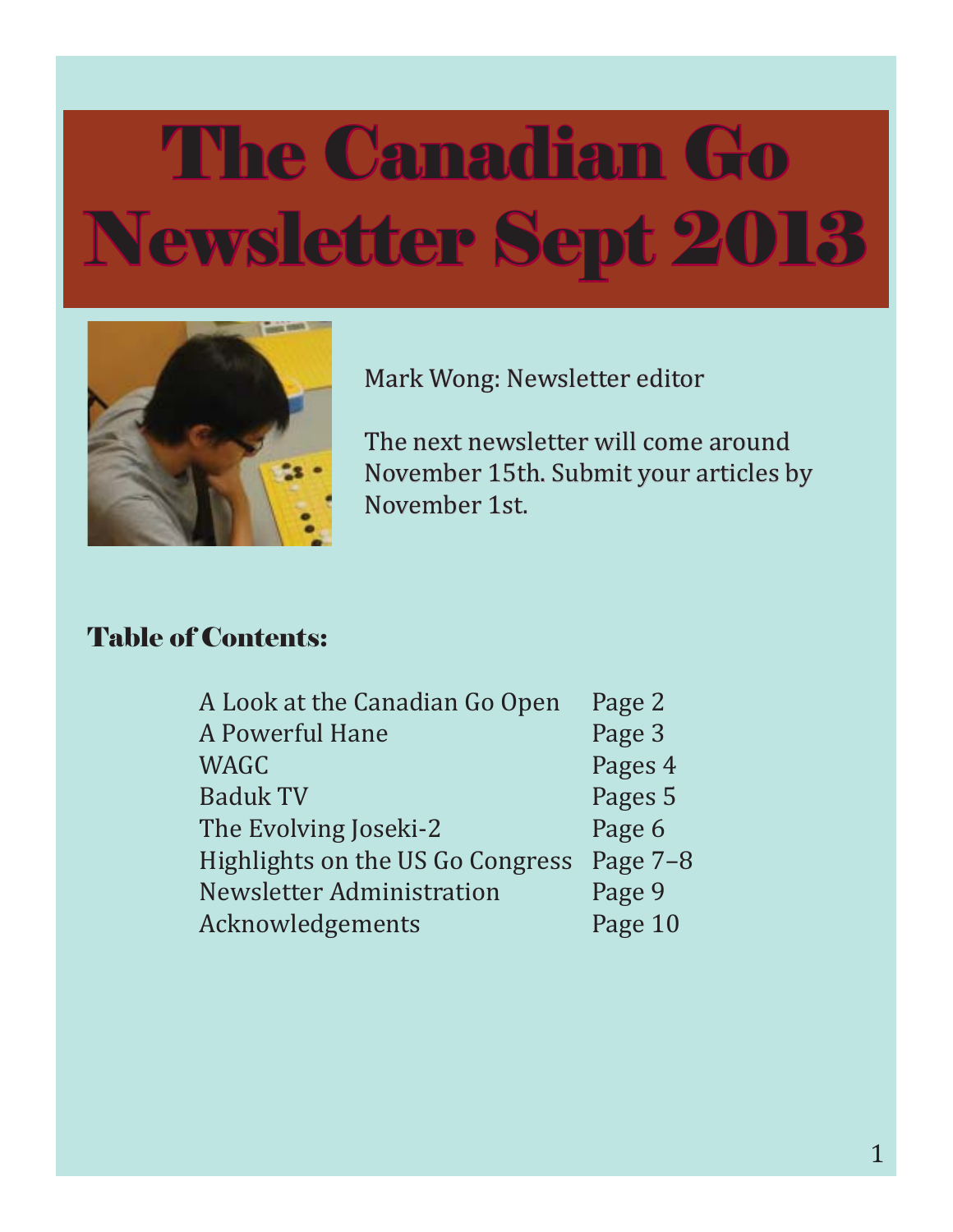### A Look at the 2013 Canadian Go Open

By: Mark Wong

On June 28th, I found myself in a lobby filled with enthusiastic Go players itching to play against people from across the country. After an hour or so, we were ready to start. The light atmosphere turned intense immediately, and the Canadian Go Open began.

Every day, after the 2 rounds of games were done, everybody came outside to watch the professionals give a lecture. After the lecture, came the lightning round on the first day, the simultaneous games on the second, and the banquet on the third.

The tournament was a fun experience with people sharing a deep passion for the game. The professionals, So Hyun Park and Wang Yao were helpful in providing insight.

The main attraction of the tournament was the top table, where titans fight. This year, the person who rose to the top and beat out the third place Wang Zi and the second place Ge Yongfei received a perfect 6-0 record.

In an impressive fashion, Bill Lin won the Canadian Go Open.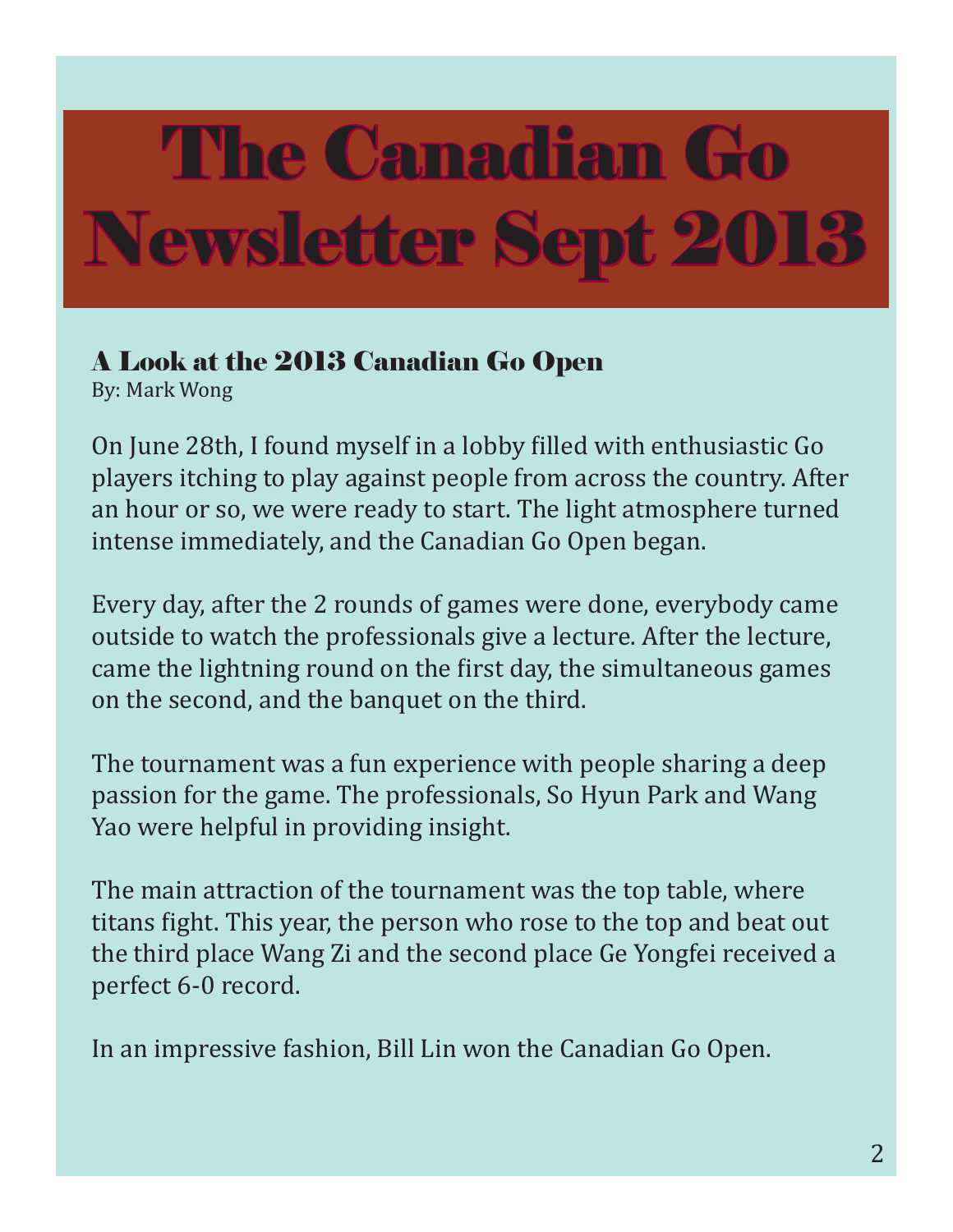### A Powerful Hane

By: James Sedgwick



James Sedgwick 6D has given us a great review of an opening between Park Junghwan and Chen Yaoye. You can find the SGF attached to the newsletter email.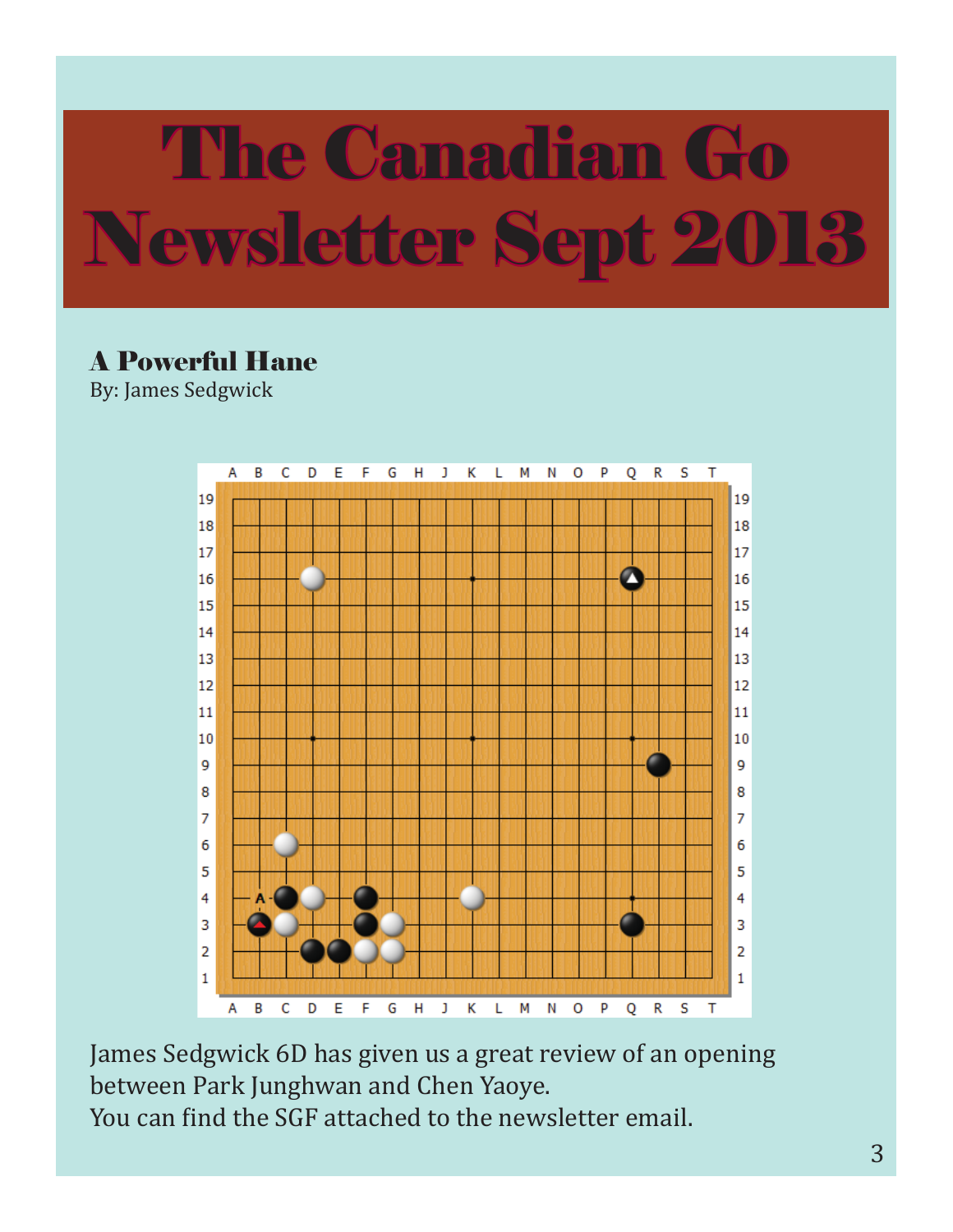World Amateur Go Championship- Canadian Perspective By: Mark Wong - Information from Ranka.

The World Amateur Go Championship is the tournament where amateur representatives from across the world come to battle on the board. This year it was in Sendai, Japan. We sent our Canadian Go Open winner Bill Lin to represent our country.

In 8 rounds Bill managed to finish 10th out of 56, only losing games to 4th placed Ilya Shikshin of Russia; 2nd placed Hyunjae Choi of Korea; and the winner of WAGC, Yuqing Hu of China.

From these results, it looks like Bill's training has paid off, as he placed ahead of IGS legend, Cornel Burzo of Romania and even USA's Curtis Tang.

You can find the details at http://ranka.intergofed.org/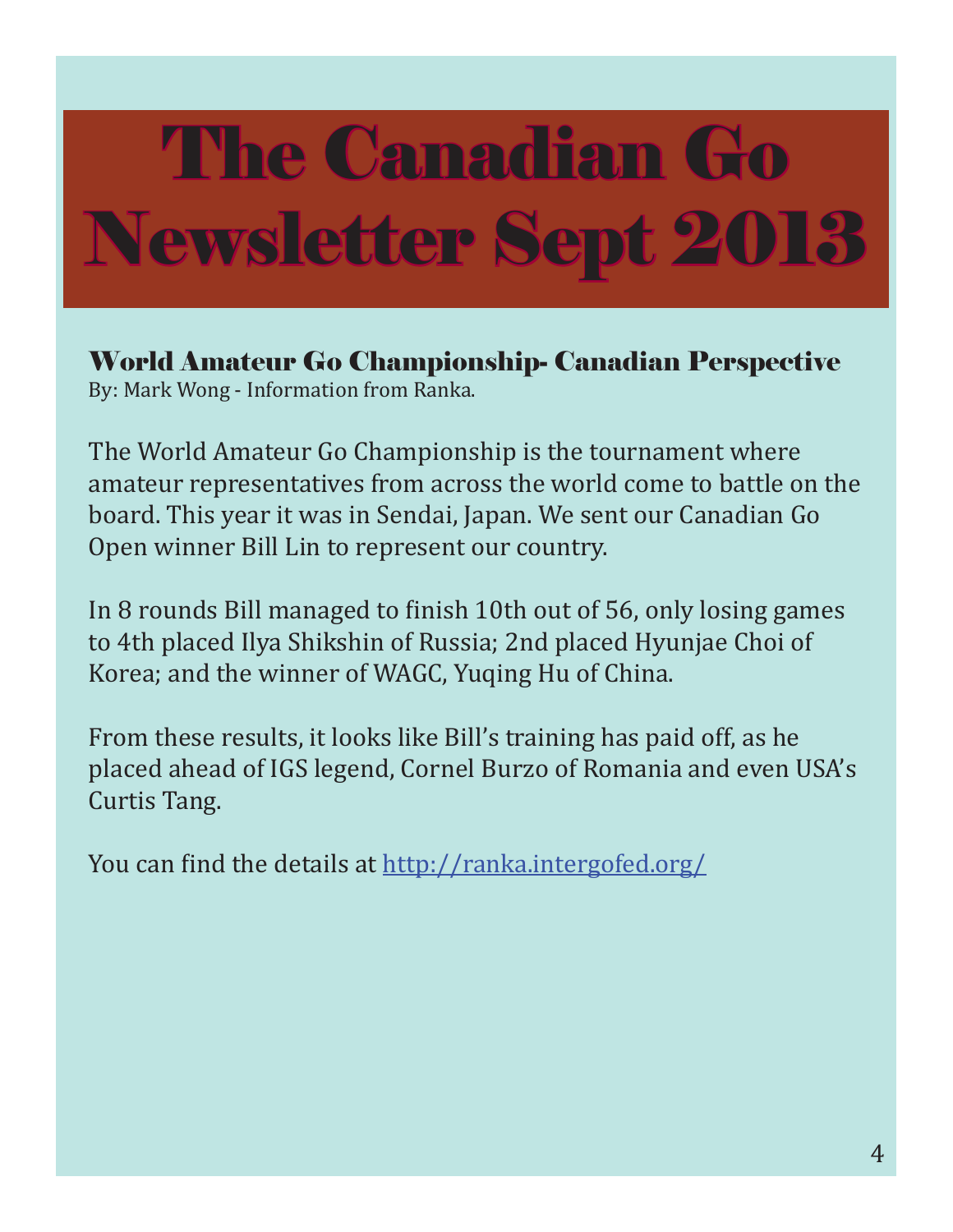### Baduk TV

By: Matthew Mennie

BadukTV VODs are free for a limited time. These include commentaries and game reviews in English, Chinese, and Korean. All of these can be accessed for free at BadukTV.kr.

BadukTV is releasing new videos on their YouTube channel onbaduktv.

There are over 1000 free videos for you to watch, from English commentaries, to Korean language Go lessons/Problems. Please like and give comments on the videos that you like, so BadukTV can improve their service to you, the Go community!

The full schedule is available at Baduktv.kr. If you are unable to watch the games live during these times, gokifu.com is a great website to find the game records.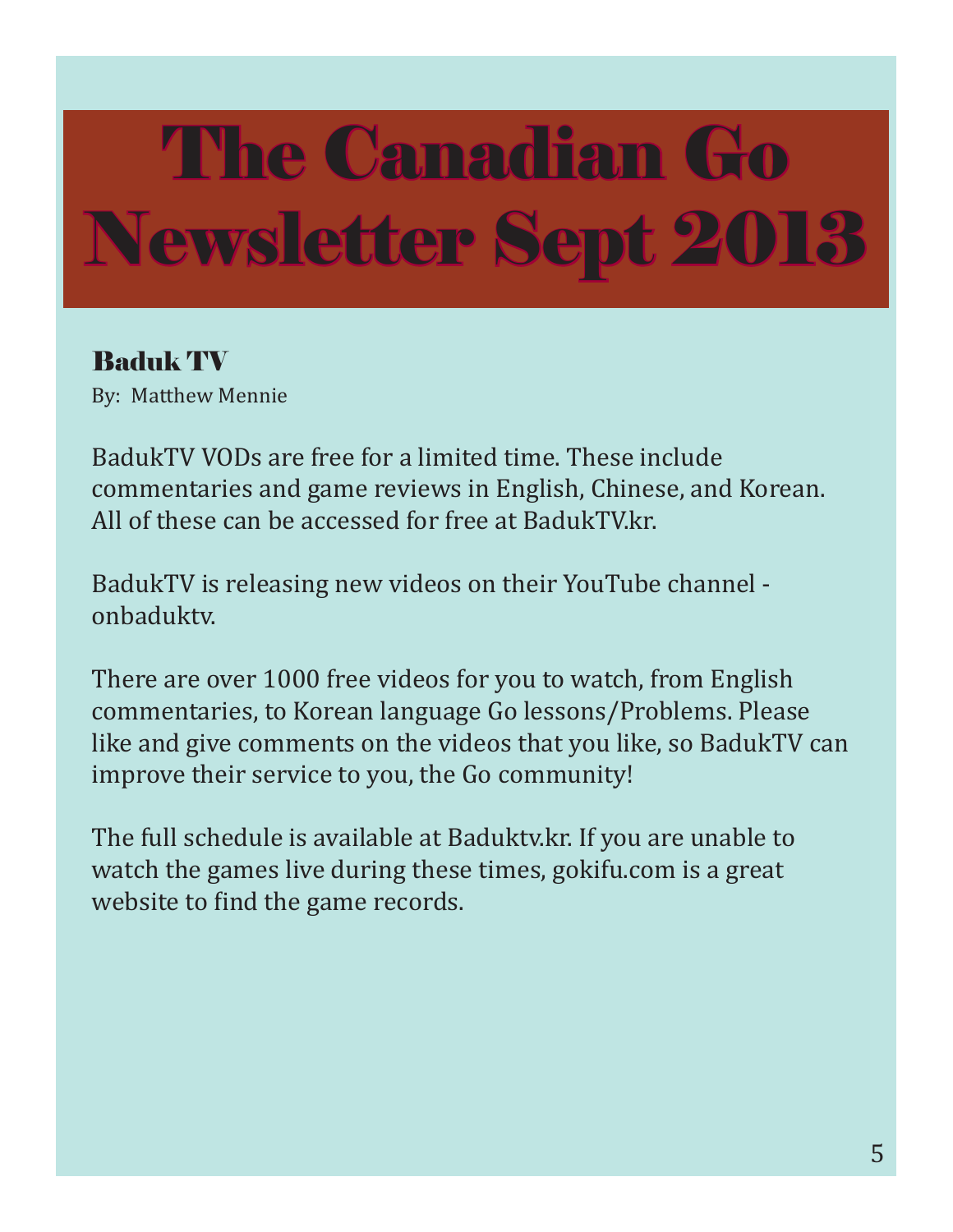### The Evolving Joseki 2

By: James Sedgwick



James Sedgwick shows us how joseki has evolved in this particular fuseki.

You can find it attached to the email.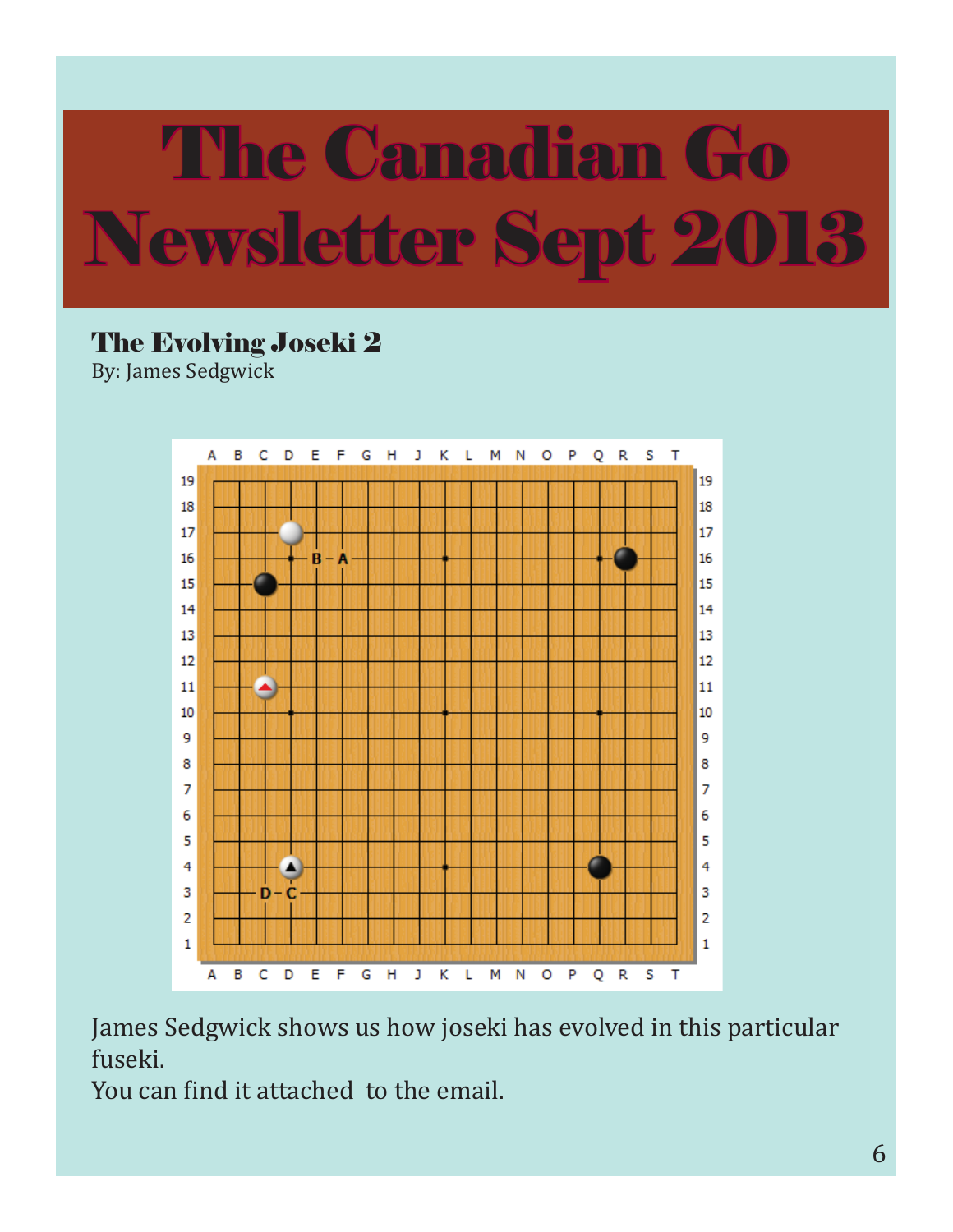#### Highlights of the US Go Congress

By: Chenshuo (Cathy) Li 1P, President of the Canada West Go Association.

The 29th Annual US Go Congress was held in the beautiful, coastal city of Seattle. As usual, as a North American professional Go player and president of Canada West Go Association, I was invited to partake in this event. The Congress has many different tournaments: U.S. Open, North American Masters, Youth Lightning, Pandanet-AGA City League Finals, North American Pair Championship, and 9 by 9. With so many tournaments going on, the organizers will be very busy and they're all volunteers.

Since the tournaments took place in Seattle, it was just a 3-hour drive from Vancouver and registration was quick. At dinner, I met the defending champion Ziyang Hu, still stricken with jetlag coming from a tournament in China.

The tournament kicked off the first round with all of the top-seeded players winning.

In the second round, the competition turned fierce when two Chinese titans, Yuhan Zhang and Cong Li clashed. After 4 hours, Zhang emerged victorious, heading to the next round to face Ziyang Hu.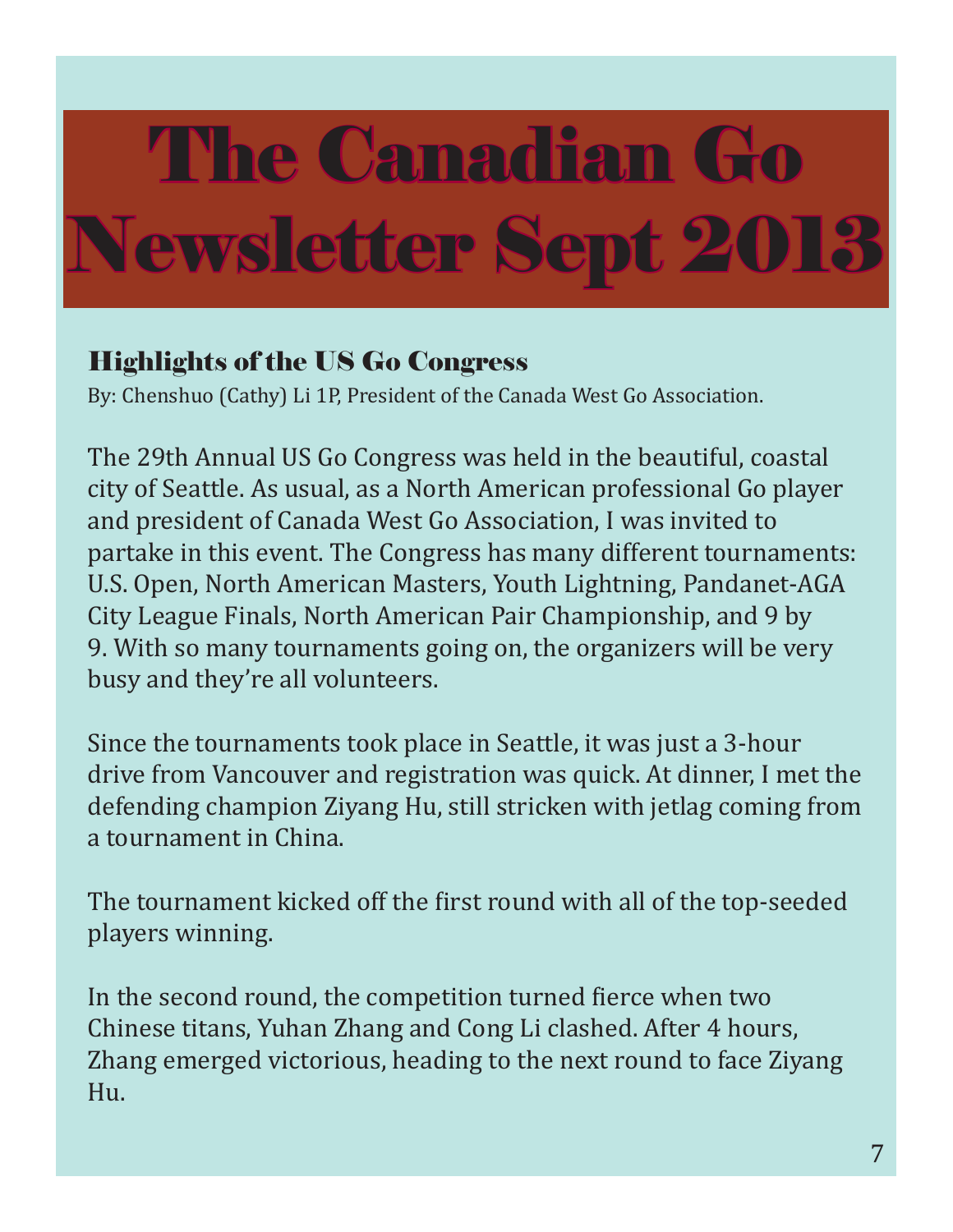#### Highlights of the US Go Congress... continued

In the next round, Hu took the lead, but Zhang was resilient. He kept narrowing the gap and beat Hu by half a point. Perhaps Hu was too tired to secure the win against Zhang. Though he lost one game, Hu went on to win the rest of his games.

In the last round, Zhang was beaten by Yuansheng Song. As a result, Ziyang Hu, Yuhan Zhang and Yuansheng Song would tie for the champion of the U.S. Open. Meanwhile, the fierce competition at the Youth Lightning tournament was going on. Gan Jia Ning and David Lu, both of Canada, won the first and second place respectively.

The battle of the North American Masters tournament was between Ziyang Hu and Mingming Yin. The famous Japanese player, Masaki Takemiya 9P and the Korean player, Kim Myeong-wan 9P were invited to be the live commentators. Around 11:00 pm, Mingming Yin resigned and Ziyang Hu got his third championship in a row, overcoming many hurdles to become the youngest defending champion in this tournament.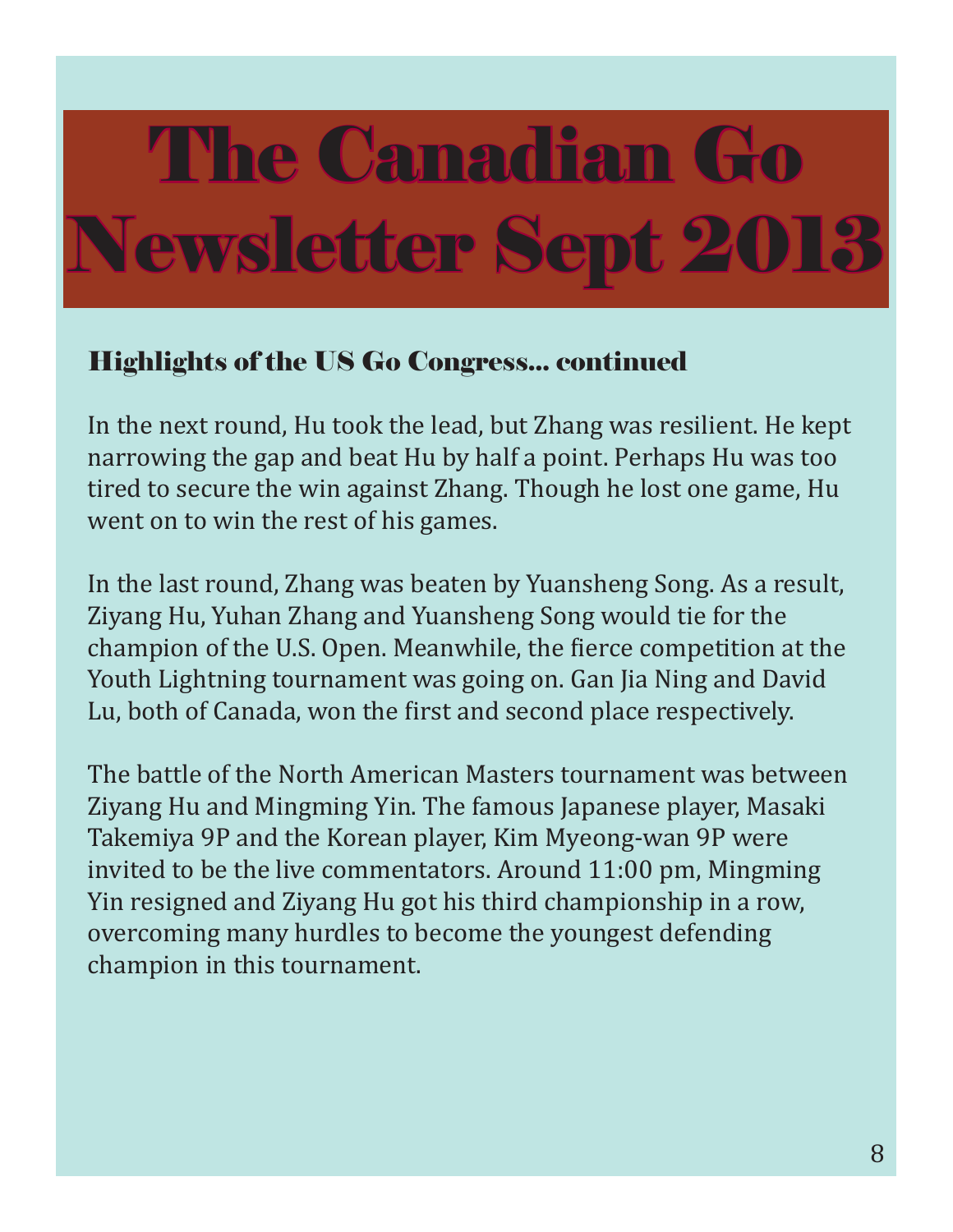#### Newsletter Administration

We are looking for more submissions.

If you want to advertise your club, an upcoming tournament, or if you think you have any news, send them over to my e-mail at markwong14@hotmail.com.

A new rule for submissions is that the article cannot be longer than 500 words.